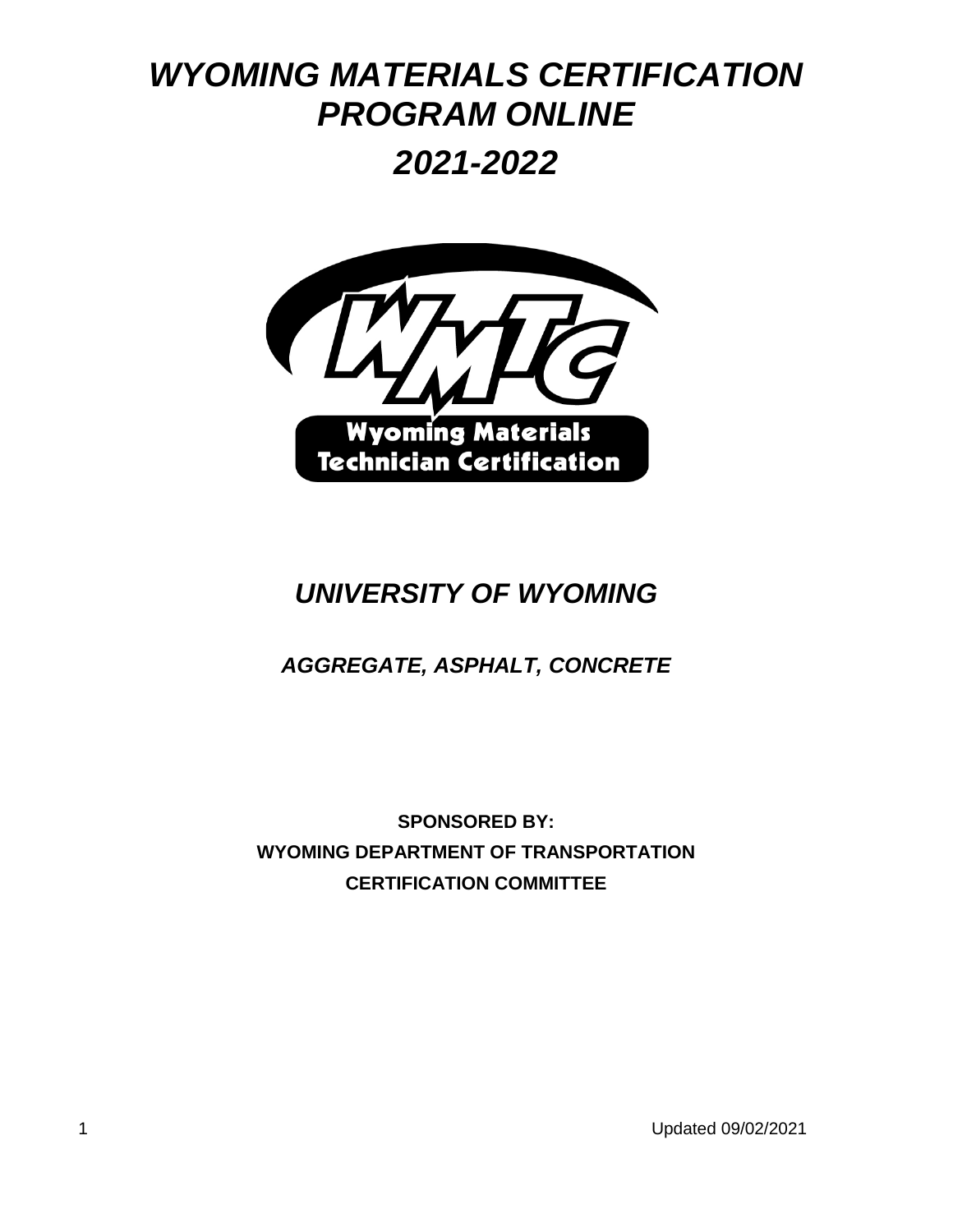#### **INTRODUCTION:**

These seminars will offer a specialized certification program emphasizing Wyoming DOT specifications and procedures.

All aggregate, asphalt, and concrete instruction will take place online through Zoom. All written tests will be administered through an online test-taking platform.

The certification will include online classroom sessions covering topics specific to the area of emphasis. All certification sessions will include demonstrations and review of testing procedures. The successful completion of this seminar will fulfill the testing technician certification requirements for Wyoming DOT QC/QA projects. A certification certificate for each program will be issued upon successful passing of both an online written test and a performance test. Wyoming DOT QC/QA projects require testing technicians to be certified for asphalt and concrete projects. **All three certifications are good for 5 years.**

#### *Please note that successful completion of the Aggregate Seminar is not required in order to attend the Concrete or Asphalt Seminars.*

#### **WHO SHOULD ATTEND?**

People desiring a certification or the necessary qualifications for conducting or overseeing the testing of materials on Wyoming DOT QC/QA projects are encouraged to apply.

*Note: These certification courses are not introductory programs or training. It is advised that applicants have at least one (1) year of experience in road or bridge construction, including aggregate testing.*

*Applicants must exhibit basic math and reading comprehension skills, be able to perform the calculations required for each test procedure including the use of percentages, have a basic knowledge of metric measurement, and be able to use metric conversions.*

#### **SEMINAR REQUIREMENTS**

- This seminar is a certification program, not a training
- Access to a working computer with speakers
- Access to working printer (to print course materials & forms for exam)
- A way to download and save provided PDFs onto your computer
- We recommend having a webcam for Zoom videos
- Download free version of Zoom to have video calls https://zoom.us/download
- A calculator with the STAT function and an understanding of how to use it
- WYDOT Specification Book

Each day, we will have a zoom call with a code. Once you download Zoom, you can find a link to the course on our website or through email.

#### **SEMINAR INSTRUCTORS**

Dr. Khaled Ksaibati, P.E. Dr. Kim Basham, P.E. Dr. Thom Edgar, P.E. Jeffery Groom, P.E. WYDOT Materials Office Staff and UW Staff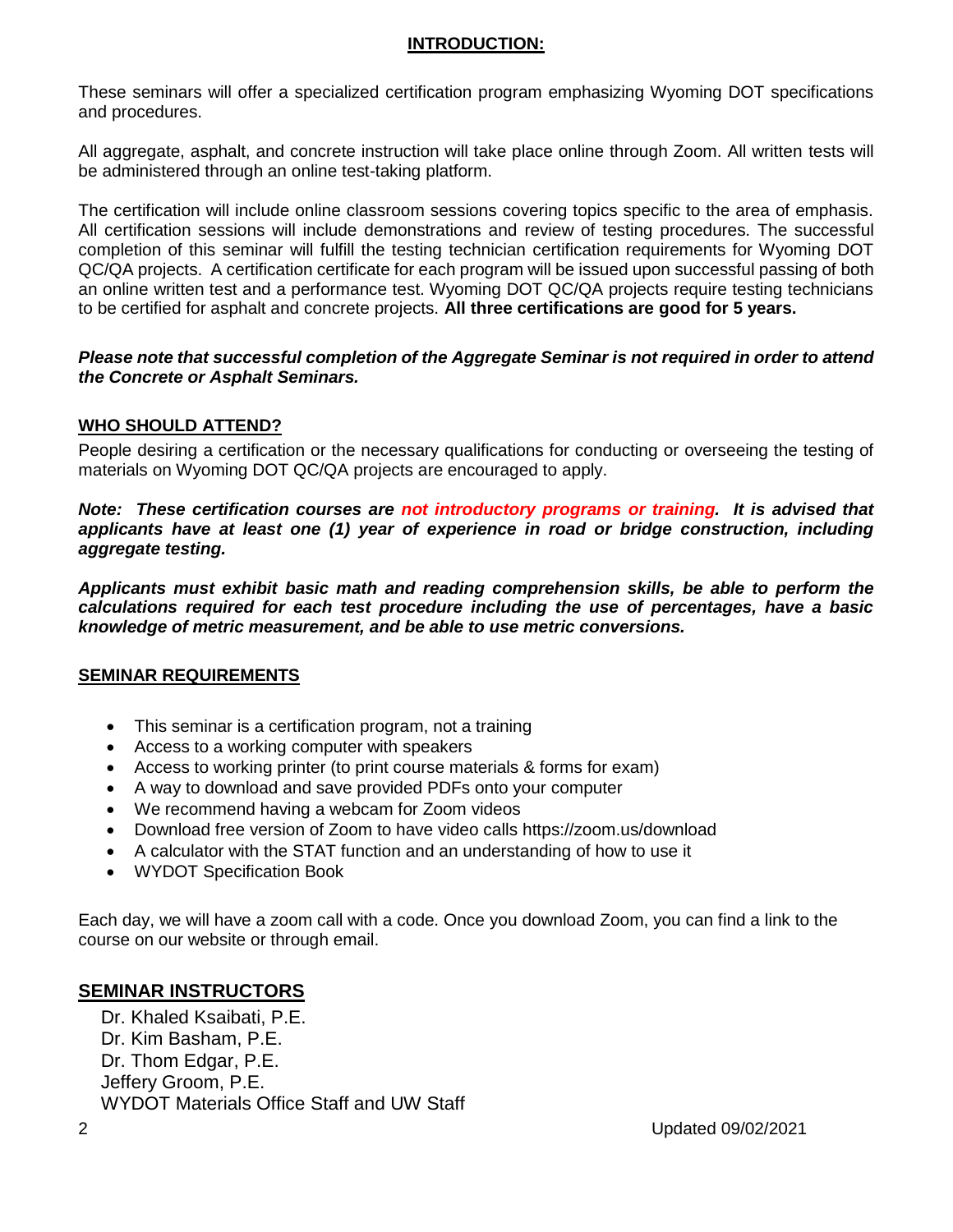#### *TOPICS TO BE COVERED (BY SESSION)*

**AGGREGATE SEMINAR** includes topics on aggregate materials including physical properties, types & uses, testing, job mix formulas, specifications, construction, and acceptance. Instruction and online exams will take place on the dates below. After you complete the online exams, we will let you know if you have passed. After passing all the online exams, you will go to the WYDOT Materials Lab in Cheyenne, WY at the scheduled dates below. If you had an IA inspection you are exempt from the hands-on performance exam.

**Session I December 1-3, 2021 Session II January 24-26, 2022 Session III May 16-18, 2022**

**ASPHALT SEMINAR** includes asphalts, aggregates, mix designs, field testing, specifications, construction, and acceptance. Instruction and online exams will take place on the dates below. After you complete the online exams, we will let you know if you have passed. After passing all the online exams, you will go to the WYDOT Materials Lab in Cheyenne, WY at the scheduled dates below. If you had an IA inspection you are exempt from the hands-on performance exam.

| <b>Session I</b>   | <b>December 6-8, 2021</b>     |
|--------------------|-------------------------------|
| <b>Session II</b>  | January 31 – February 2, 2022 |
| <b>Session III</b> | May 23-25, 2022               |

**CONCRETE FIELD TESTING SEMINAR** includes properties of concrete materials, fundamentals of concrete, proper practices for placing concrete, a review and hands-on training of testing procedures. Included are methods and practices recommended by ASTM and AASHTO. Instruction and online exams will take place on the dates below. After you complete the online exams, we will let you know if you have passed. After passing all the online exams, you will go to the WYDOT Materials Lab in Cheyenne, WY at the scheduled dates below. If you had an IA inspection you are exempt from the hands-on performance exam.

ACI Certification is no longer a mandatory portion of Wyoming Certification. If you want to be ACI certified contact the AGC/WCA in Casper, WY at (307) 237-4400.

| <b>Session I</b>   | December 13-15, 2021      |
|--------------------|---------------------------|
| <b>Session II</b>  | <b>February 7-9, 2022</b> |
| <b>Session III</b> | May 11-13, 2022           |

**IN PERSON PERFORMANCE EXAM DATES:** (In Cheyenne, WY at the WYDOT Materials Lab) **\*Per WMTC policy, testers that are recertifying may be exempt from the in person performance exam if they have sufficient Independent Assurance Inspections. Contact Mike Reyes to verify your inspection status. Phone: 307-777-4096 Email: [mike.reyes@wyo.gov](mailto:mike.reyes@wyo.gov)**

**Aggregate/Asphalt-** December 16, 2021 (8:00 am - 12:00 pm) **Concrete-** December 17, 2021 (8:00 am - 12:00 pm)

**Aggregate/Asphalt-** February 15, 2022 (8:00 am - 12:00 pm) **Concrete-** February 16, 2022 (8:00 am - 12:00 pm)

**Aggregate/Asphalt-** June 1, 2022 (8:00 am - 12:00 pm) **Concrete-** June 2, 2022 (8:00 am - 12:00 pm)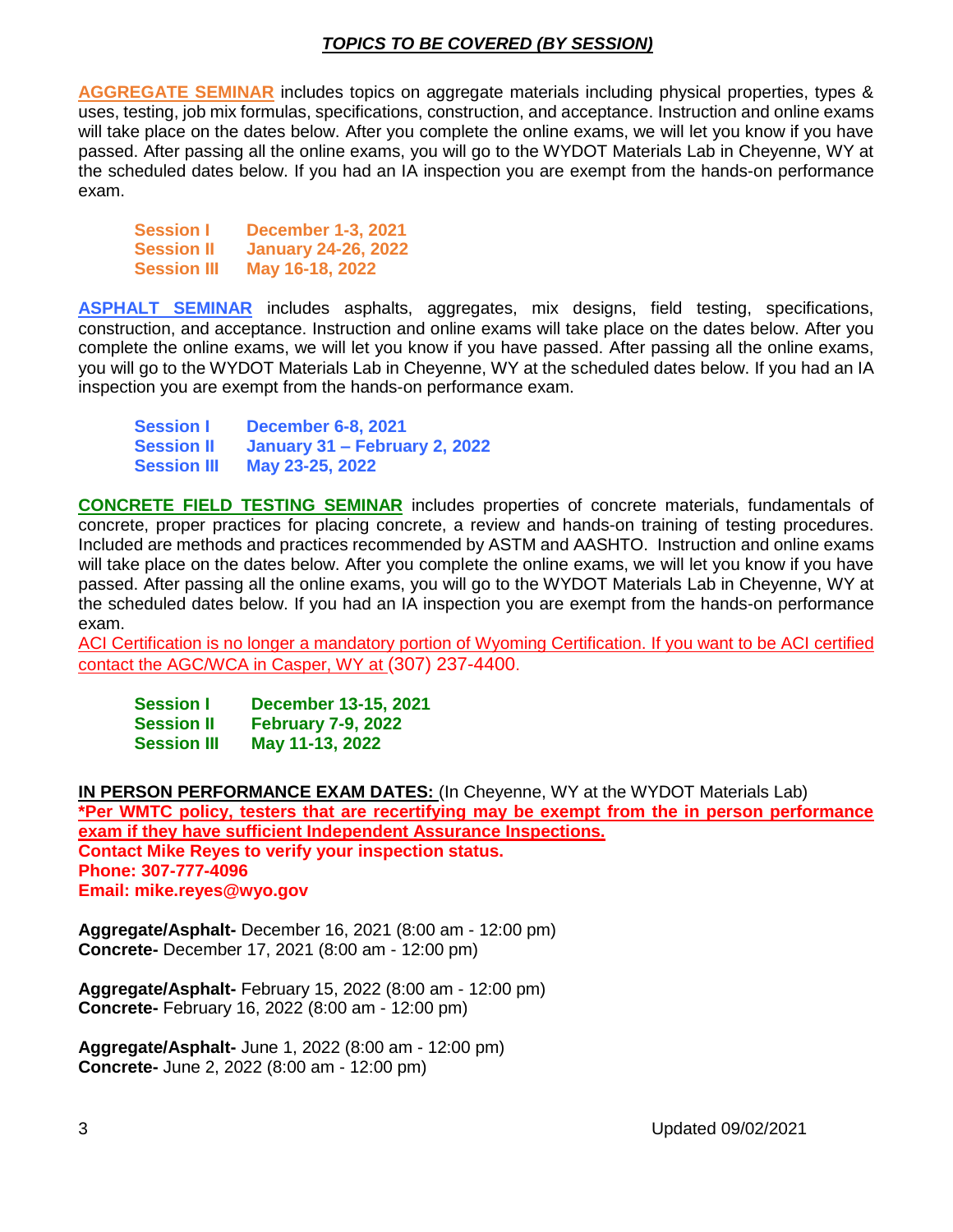#### **RETEST DATES***:*

*You will be notified if you need to take a retest for the online written exam. You will register and pay for one of the following dates. On the day of the test, we will email you a link for the retest.*

|                          | ond or the following dated. On the day or the teat |
|--------------------------|----------------------------------------------------|
|                          | Aggregate, Asphalt, and Concrete Retest Dates:     |
|                          | December 9, 2021 10:00 am - 12:00 pm               |
|                          | December 20, 2021 10:00 am - 12:00 pm              |
| <b>February 3, 2022</b>  | 10:00 am $-$ 12:00 pm                              |
| <b>February 10, 2022</b> | 10:00 am $-$ 12:00 pm                              |
| May 19, 2022             | 10:00 am $-$ 12:00 pm                              |
| May 26, 2022             | 10:00 am $-$ 12:00 pm                              |
|                          |                                                    |

*If these dates and times are not good for you, please contact us via email at [wyt2c@uwyo.edu](mailto:wyt2c@uwyo.edu) to arrange another date or time.*

*PAVEMENT SMOOTHNESS PROFILER SEMINAR:* This seminar offers a **Driver Certification** for operators who will be performing pavement smoothness and profile analysis and a **Vehicle Certification** for inertial profiler vehicles used for profile analysis testing. Applicants must bring the profiling equipment that they will be operating to the seminar. The seminar will be conducted by the WYDOT Materials Program staff at the Materials Laboratory in Cheyenne. Contact WYDOT Materials Pavement Management staff for information concerning the Smoothness Profiler Certifications. **Telephone: 307-777-4476.**

#### **REGISTRATION INFORMATION**

| <u> UUSL .</u>                                                             |  |
|----------------------------------------------------------------------------|--|
|                                                                            |  |
|                                                                            |  |
| Concrete Session, without ACI Certification (2021 and beyond no ACI) \$550 |  |
| (You will be notified if retesting is necessary)                           |  |

\* Fees include instruction and exams.

#### **Payment:**

**Cost\*:**

To pay online, go to <http://www.uwyo.edu/wyt2/>, select Workshops, then click the blue Click Here to Register button. If you register by mail, the fee must be sent with each application form. Application forms will not be processed nor confirmed without receipt of full payment. Please make check payable to *UWYO/WYT2C.*

**Cancellation/No-Show Policy:** Cancellation at least 14 days prior to the selected certification session you will receive a full refund. Registrants canceling 7-13 days prior to seminars will not be eligible for a refund but will be eligible to use the fees at other seminars within one year. Cancellation less than 6 days prior to the seminar will not receive a refund. DOT registrants who do not attend a seminar will be charged the full registration amount. If an applicant cannot attend a seminar due to an emergency, he/she should contact the Wyoming Technology Transfer Center (307-766-6743) as soon as possible.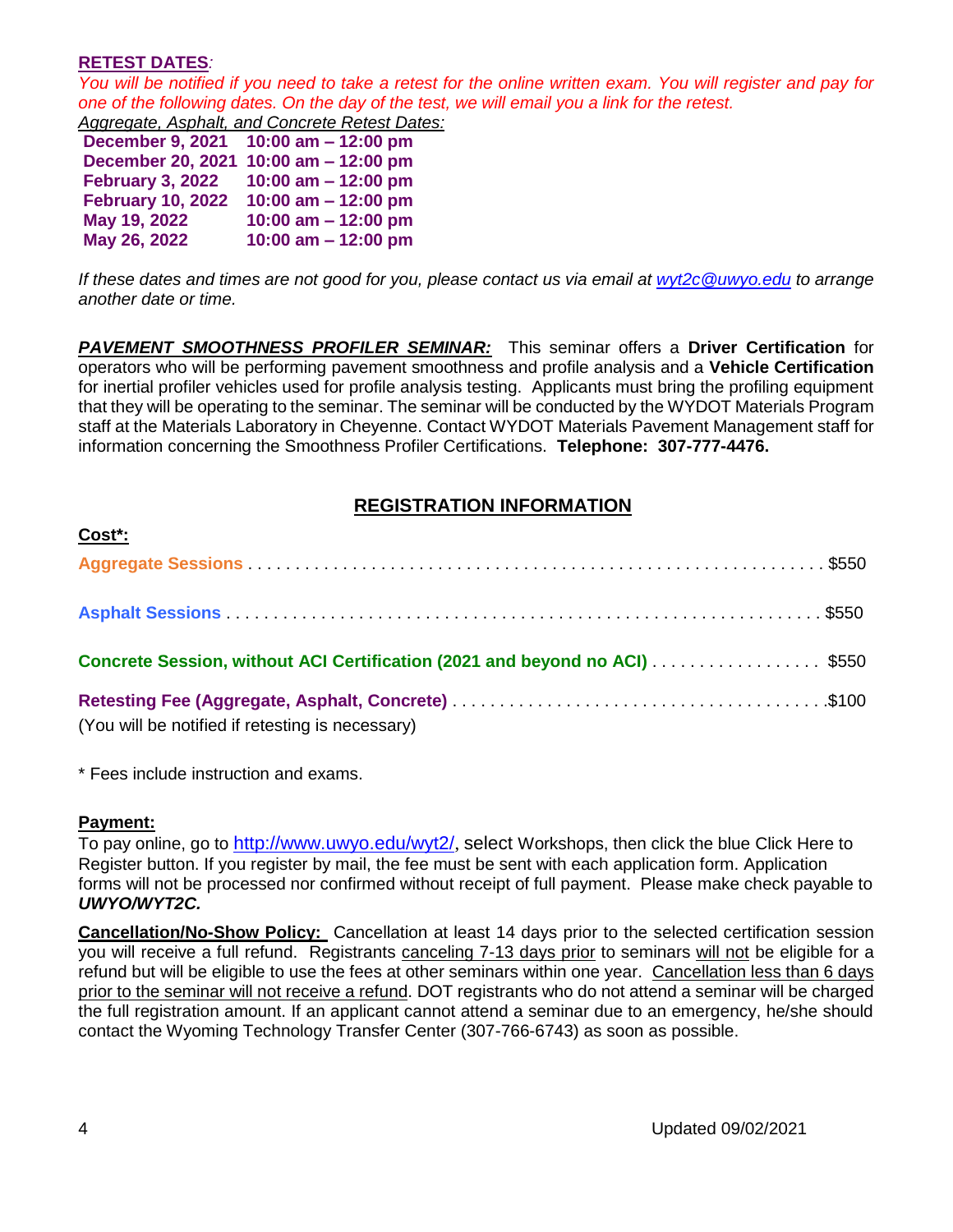# *Agenda for Aggregate Sessions*

| Day 1           |                                               |  |
|-----------------|-----------------------------------------------|--|
| $1:00$ pm       | <b>Registration &amp; Welcome</b>             |  |
| $1:10$ pm       | <b>Aggregate Physical Properties</b>          |  |
| 2:30 pm         | Aggregate Types and Uses                      |  |
| 3:15 pm         | <b>Break</b>                                  |  |
| 3:30 pm         | <b>Aggregate Tests</b>                        |  |
| 5:00 pm         | Adjournment                                   |  |
| Day 2           |                                               |  |
| 8:00 am         | <b>Questions &amp; Answers</b>                |  |
| 8:15 am         | <b>Aggregate Specifications</b>               |  |
| $9:00$ am       | Developing A Job Mixing Formula (JMF)         |  |
| $9:30$ am       | <b>Break</b>                                  |  |
| $9:45$ am       | Aggregate Construction & Points of Acceptance |  |
| 10:30 am        | Aggregate Acceptance & Balance Verification   |  |
| 11:15 am        | <b>Correlation of Testing Technicians</b>     |  |
| 12:00 pm        | <b>Lunch ON YOUR OWN</b>                      |  |
| $1:00$ pm       | Calculations                                  |  |
| $1:45$ pm       | Aggregate Tests - Demonstrations/Videos       |  |
|                 | <b>Break</b>                                  |  |
| 5:00 pm         | Adjournment                                   |  |
| 6:30 pm-8:30 pm | Online Study Session (no new material)        |  |
| Day 3           |                                               |  |
| 8:00 am-12 pm   | <b>Online Examinations</b>                    |  |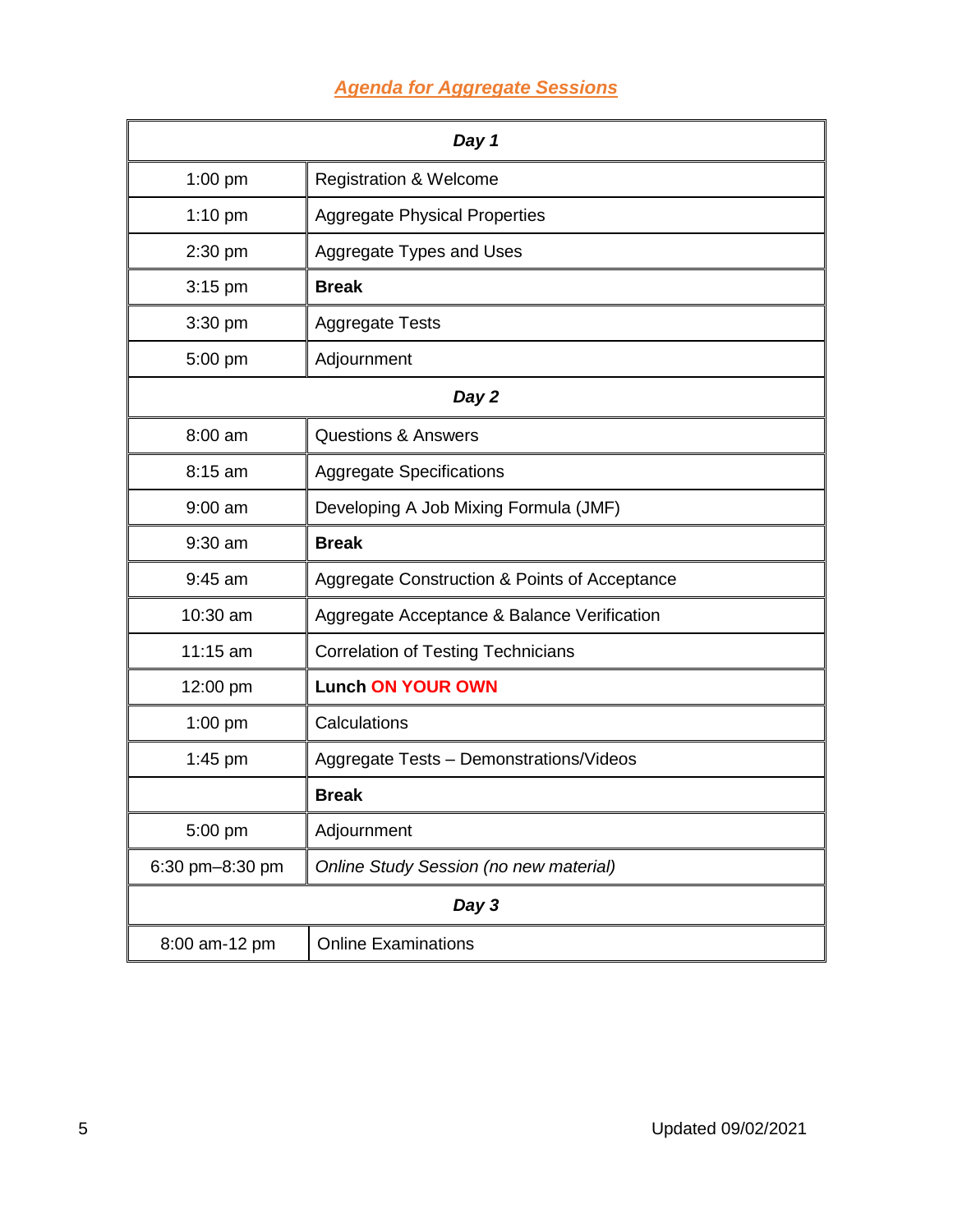# *Agenda for Asphalt Sessions*

| Day 1            |                                        |
|------------------|----------------------------------------|
| 1:00 pm          | <b>Registration &amp; Welcome</b>      |
| 1:10 pm          | Introduction to Asphalt                |
| 2:00 pm          | <b>Asphalt Performance Grading</b>     |
| 2:45 pm          | <b>Break</b>                           |
| 3:00 pm          | Aggregates for HPMBP                   |
| 3:45 pm          | <b>Testing Technician Correlation</b>  |
| 5:00 pm          | Adjournment                            |
| Day 2            |                                        |
| 8:00 am          | Mix Design                             |
| 8:00 am          | <b>CALCULATION REVIEW</b>              |
| 8:30 am          | Marshall Mix Design                    |
| $9:00$ am        | Super pave                             |
| 9:30 am          | <b>Break</b>                           |
| 9:45 am          | Variables & Effects                    |
| 10:00 am         | <b>Production &amp; Construction</b>   |
| 10:30 am         | Calculations                           |
| 12:00 pm         | <b>Lunch ON YOUR OWN</b>               |
| 1:00 pm          | <b>QC/QA Specifications</b>            |
| 1:45 pm          | <b>Verification Calculations</b>       |
| 2:15 pm          | <b>Balance Verification</b>            |
| 2:30 pm          | <b>Break</b>                           |
| 2:45 pm          | <b>Random Sampling Density</b>         |
| 3:45 pm          | <b>Demonstration &amp; Practices</b>   |
| 5:00 pm          | Adjournment                            |
| 6:30 pm-8:30 pm  | Online Study Session (no new material) |
| Day 3            |                                        |
| 8:00 am-12:00 pm | <b>Online Examinations</b>             |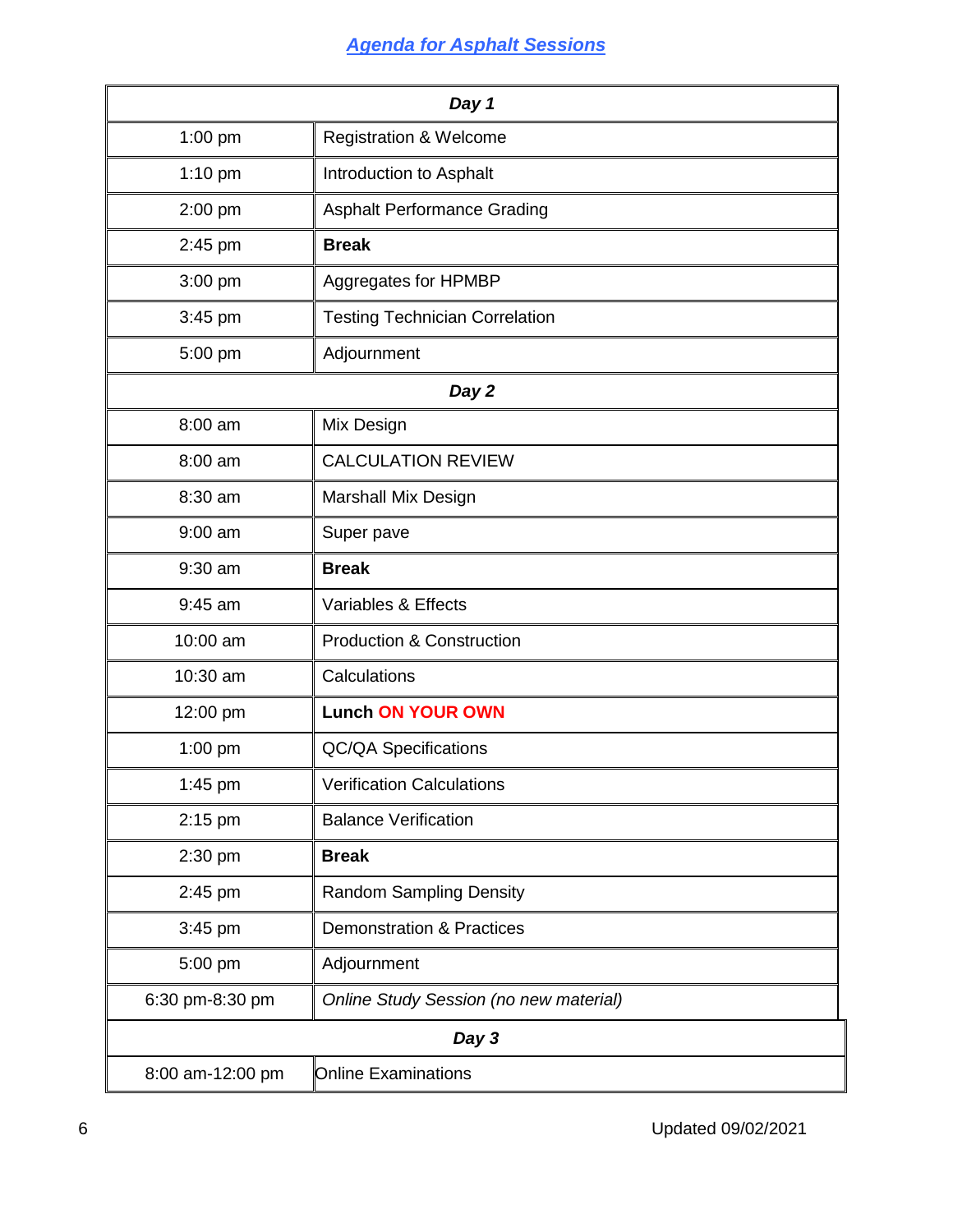### *Agenda for Concrete Sessions*

| Day 1           |                                                                                                                                   |  |
|-----------------|-----------------------------------------------------------------------------------------------------------------------------------|--|
| $1:00$ pm       | Registration                                                                                                                      |  |
| $1:10$ pm       | Welcome & Introduction                                                                                                            |  |
| $1:15$ pm       | ASTM Test Methods: Temperature, Slump, Unit Weight, Air Content -<br>Pressure, Air Content - Volumetric, Making Cylinders & Beams |  |
| $2:45$ pm       | <b>Break</b>                                                                                                                      |  |
| $3:00$ pm       | <b>ASTM Test Methods Continued</b>                                                                                                |  |
| 5:00 pm         | Adjournment                                                                                                                       |  |
| Day 2           |                                                                                                                                   |  |
| 8:00 am         | <b>Fundamentals of Concrete</b>                                                                                                   |  |
| $9:00$ am       | Batch Water, Aggregate Moisture, w/cm Ratio and Adjusting Slump                                                                   |  |
| 10:00 am        | <b>Break</b>                                                                                                                      |  |
| $10:15$ am      | WYDOT Concrete Specifications: Pavement & Structural                                                                              |  |
| 11:15 am        | <b>QC/QA Specifications &amp; Testing</b>                                                                                         |  |
| 11:45 am        | <b>Lunch ON YOUR OWN</b>                                                                                                          |  |
| 12:45 pm        | QC/QA Specifications & Testing continued                                                                                          |  |
| $1:30$ pm       | Chemical Admixtures, Hot & Cold Weather Concreting, and WYDOT<br><b>Weather Limitations</b>                                       |  |
| $2:15$ pm       | <b>Solution to Practice Problems</b>                                                                                              |  |
| 2:30 pm         | <b>Break</b>                                                                                                                      |  |
| 2:45 pm         | <b>Practice ASTM Test Methods</b>                                                                                                 |  |
| 5:00 pm         | Adjournment                                                                                                                       |  |
| 6:30 pm-8:30 pm | Online Study Session (no new material)                                                                                            |  |
| Day 3           |                                                                                                                                   |  |
| 8:00 am-12:00pm | <b>Online Examinations</b>                                                                                                        |  |

*\*\*For Additional information about workshops, please contact us at 307-766-6743.*

*An electronic copy of this brochure and registration form may be obtained from the WYDOT web page at [http://dot.state.wy.us.](http://dot.state.wy.us/) Click on "Business with WYDOT" – "Training/Certification" – "Materials Technician Certification" or Wyoming Technology Transfer Center <http://www.uwyo.edu/wyt2/certifications/>*